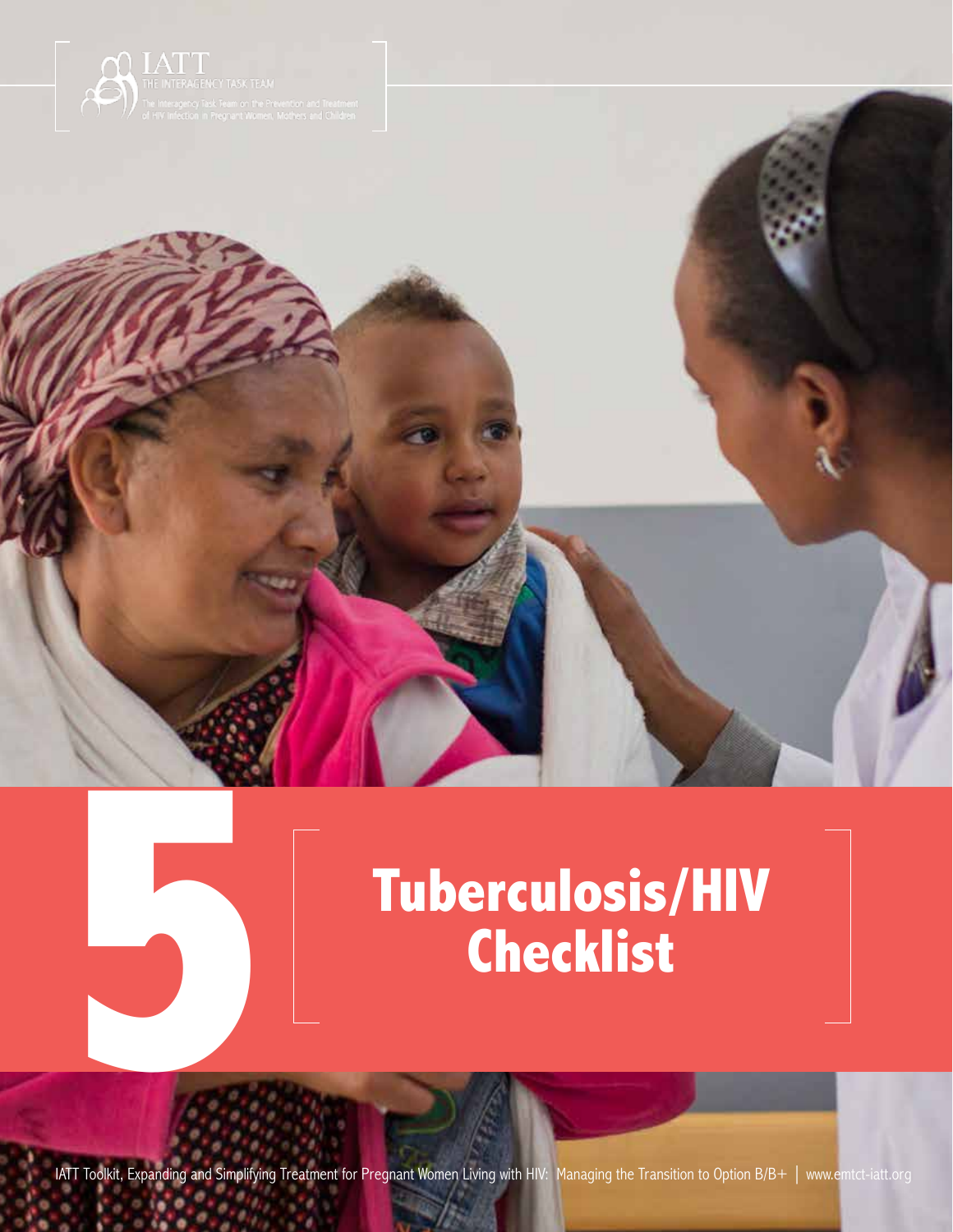## **5.1 Background**

In sub-Saharan Africa, tuberculosis (TB) is the leading cause of death among people living with HIV (PLHIV), and parental deaths due to TB have resulted in almost 10 million orphan children worldwide by 2009 [1-2]. As the number of women living with HIV has increased, TB incidence among women in their childbearing years has also increased, leading to an increased risk of TB- and HIV-related morbidity and mortality for mothers and their children [3-4]. In high HIV prevalence settings, such as sub-Saharan Africa, TB is reported to cause up to 15% of all maternal mortality [5]. Maternal TB presents a risk not only to the pregnant woman, but also to her newborn and young children. HIV-infected pregnant women with TB disease are at increased risk of transmitting *both* TB and HIV to their infants [3-4]. Focusing efforts on prevention, identification, and treatment of TB disease in HIV-infected pregnant women has the potential to improve health outcomes not just for women, but for their children as well.

## **5.2 Purpose and Intended Use of the Tool**

In countries implementing lifelong antiretroviral treatment (ART) for pregnant and breastfeeding women (commonly referred to as "Option B+"), prevention of mother-to-child HIV transmission (PMTCT) sites will effectively function as HIV care and treatment centers for women and, often, for their children and families as well. As national PMTCT programs are revising guidelines, training curricula, and recording and reporting tools for Option B+, this is a unique opportunity to incorporate TB/HIV activities into program planning efforts. TB/HIV services should also be integrated into the broader continuum of maternal, newborn, and child (MNCH) settings, including community and facility-based sites providing postpartum services, immunizations, and other child health interventions.

In order to reduce the impact of TB among mothers and children, it is essential that PMTCT and MNCH programs adopt the World Health Organization (WHO) recommendations for TB/HIV, including implementing TB intensified case finding (e.g. screening of all PLHIV and systematic evaluation of contacts of people with potentially infectious TB), infection control measures, and isoniazid preventive therapy (IPT) [6-8].

## **5.3 Audience**

The checklist below is intended to assist national program managers, clinic administrators, and other public health officials as they work towards integration of TB/HIV services in PMTCT and MNCH programs.

**55**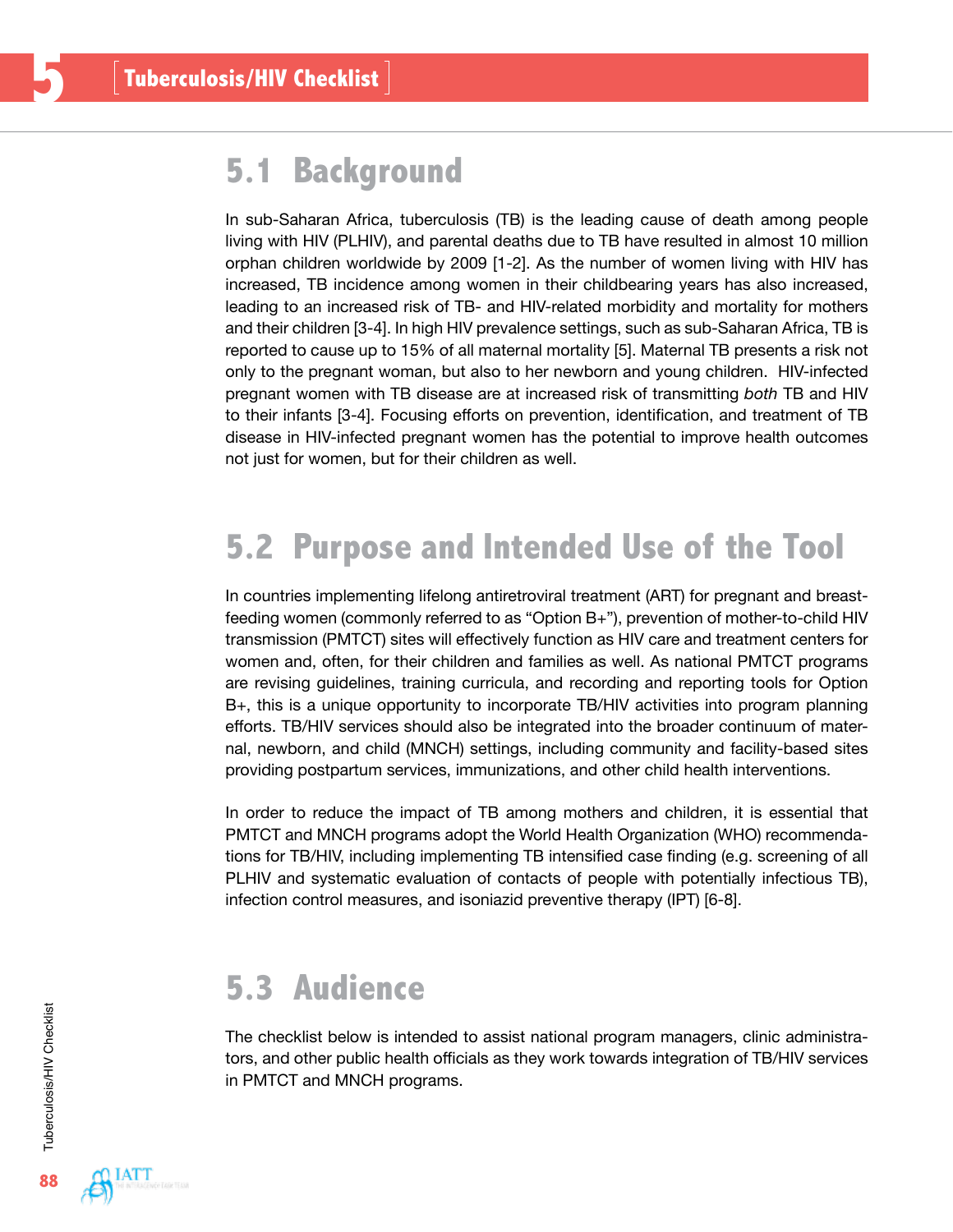

| <b>Key:</b>       | Before implementation                                                                                                                                                                                                                    | Early in implementation | During implementation |  |                                             |
|-------------------|------------------------------------------------------------------------------------------------------------------------------------------------------------------------------------------------------------------------------------------|-------------------------|-----------------------|--|---------------------------------------------|
|                   | POLITICAL COMMITMENT & POLICY ENDORSEMENT                                                                                                                                                                                                |                         |                       |  | <b>COMPLETED IN PROCESS NOT YET STARTED</b> |
|                   | <b>National-Level Activities</b>                                                                                                                                                                                                         |                         |                       |  |                                             |
|                   | PMTCT/MNCH, pediatric HIV, and TB stakeholders are included in national TB/HIV<br>committee membership                                                                                                                                   |                         |                       |  |                                             |
|                   | National PMTCT guidelines emphasize the impact of TB on women and their children and the<br>importance of implementing TB/HIV activities including intensified TB case finding, infection<br>control measures and IPT at ANC/PMTCT sites |                         |                       |  |                                             |
|                   | National TB/HIV guidelines specifically address the needs of pregnant and breastfeeding<br>women and children                                                                                                                            |                         |                       |  |                                             |
|                   | National policies support use of IPT in HIV-infected pregnant and breastfeeding women in<br>accordance with WHO recommendations                                                                                                          |                         |                       |  |                                             |
|                   | National TB and HIV guidelines specifically recommend contact tracing for children less than<br>5 years old and all PLHIV who are exposed to a sputum smear-positive TB case                                                             |                         |                       |  |                                             |
|                   | <b>Site-Level Activities</b>                                                                                                                                                                                                             |                         |                       |  |                                             |
| clinical services | Site-level policies are developed to promote linkage between PMTCT/MNCH and TB                                                                                                                                                           |                         |                       |  |                                             |
| <b>TRAINING</b>   |                                                                                                                                                                                                                                          |                         |                       |  | <b>COMPLETED IN PROCESS NOT YET STARTED</b> |
|                   | <b>National-Level Activities</b>                                                                                                                                                                                                         |                         |                       |  |                                             |
|                   | National PMTCT/MNCH training curriculum is revised to include principles of TB intensified<br>case finding, infection control, and IPT                                                                                                   |                         |                       |  |                                             |
|                   | National TB/HIV training curriculum is revised to emphasize the needs of pregnant and<br>breastfeeding women and their children                                                                                                          |                         |                       |  |                                             |
|                   | <b>Site-Level Activities</b>                                                                                                                                                                                                             |                         |                       |  |                                             |
|                   | Each PMTCT/MNCH site designates one staff person to attend training on TB/HIV (either as<br>part of PMTCT training or through separate TB/HIV training program)                                                                          |                         |                       |  |                                             |
|                   | <b>INFECTION CONTROL</b>                                                                                                                                                                                                                 |                         |                       |  | <b>COMPLETED IN PROCESS NOT YET STARTED</b> |
|                   | <b>Site-Level Activities</b>                                                                                                                                                                                                             |                         |                       |  |                                             |
|                   | Site-level infection control focal person or committee is identified                                                                                                                                                                     |                         |                       |  |                                             |
|                   | Site-level infection control policy is developed, including plans for regular review and updating                                                                                                                                        |                         |                       |  |                                             |
| focal person      | Site-level infection control policy and plans are implemented and monitored by the designated                                                                                                                                            |                         |                       |  |                                             |
|                   | Triage policies are implemented to rapidly identify patients suspected of having TB<br>(e.g. coughing patients) and separate them from other patients for rapid evaluation                                                               |                         |                       |  |                                             |
|                   | Patient waiting areas and medical examination rooms are well-ventilated, e.g. with open<br>windows/doors and fans                                                                                                                        |                         |                       |  |                                             |
|                   | Healthcare workers are trained to use personal protective measures when examining patients<br>with presumptive TB or when overseeing sputum production                                                                                   |                         |                       |  |                                             |
|                   | Healthcare workers are offered regular TB screening and those identified with TB are followed<br>to ensure they receive appropriate TB treatment                                                                                         |                         |                       |  |                                             |
|                   | Patient educational materials about TB signs and symptoms and cough etiquette are visibly<br>displayed in the clinic                                                                                                                     |                         |                       |  |                                             |
|                   | <b>INTENSIFIED CASE FINDING</b>                                                                                                                                                                                                          |                         |                       |  | <b>COMPLETED IN PROCESS NOT YET STARTED</b> |
|                   | <b>Site-Level Activities</b>                                                                                                                                                                                                             |                         |                       |  |                                             |
| are established   | Referral mechanisms for evaluation of women and children who are suspected of having TB                                                                                                                                                  |                         |                       |  |                                             |
|                   | A standardized TB symptom screening tool <sup>a</sup> for PLHIV is available and is used to screen<br>pregnant and breastfeeding women at every clinical visit                                                                           |                         |                       |  |                                             |
|                   | All infants or children living with HIV who are seen in MNCH services are screened for TB                                                                                                                                                |                         |                       |  |                                             |
|                   | disease using a standardized symptom screening tool <sup>b</sup>                                                                                                                                                                         |                         |                       |  |                                             |

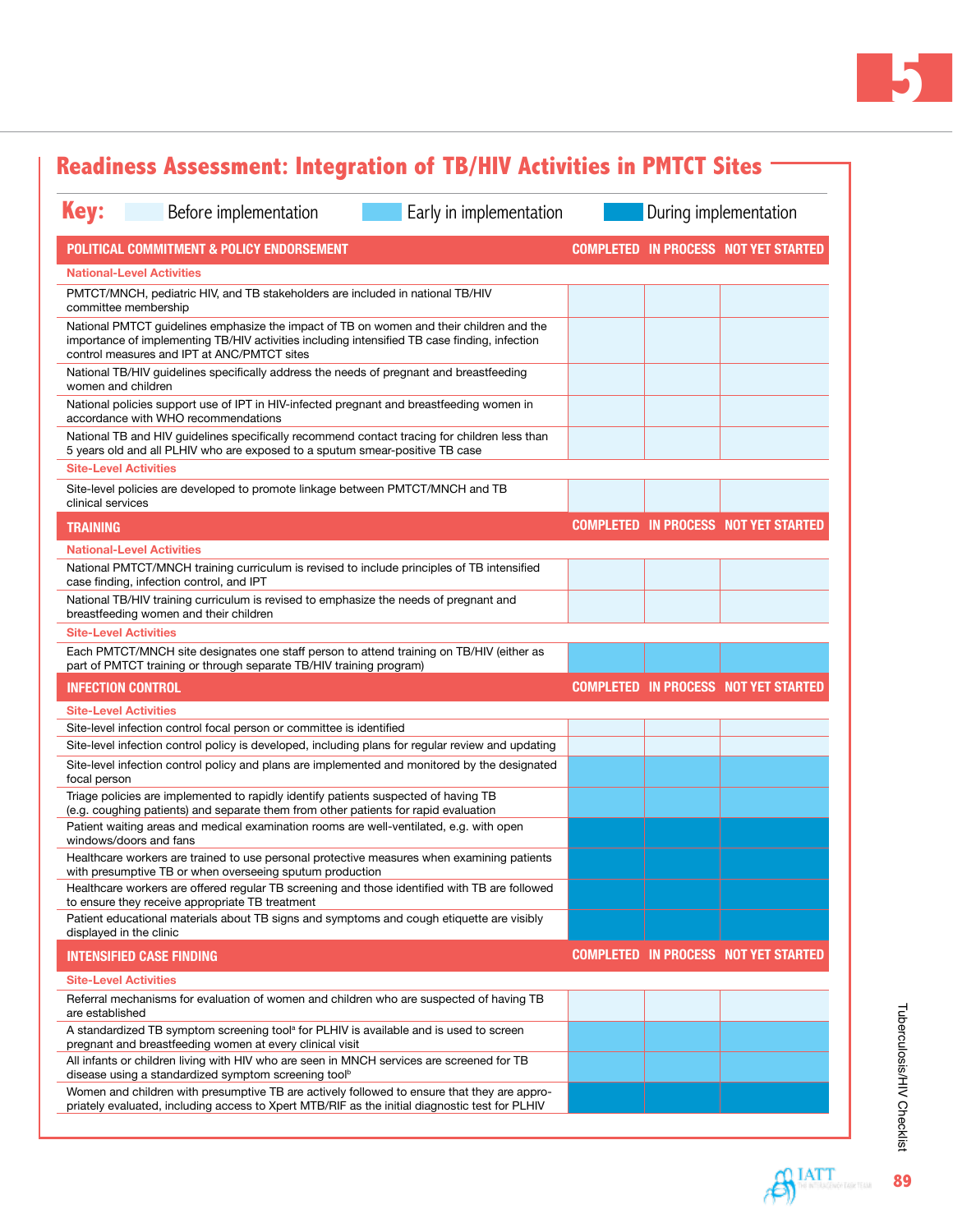| <b>INTENSIFIED CASE FINDING</b>                                                                                                                                                                               |  | <b>COMPLETED IN PROCESS NOT YET STARTED</b> |
|---------------------------------------------------------------------------------------------------------------------------------------------------------------------------------------------------------------|--|---------------------------------------------|
| <b>Site-Level Activities</b>                                                                                                                                                                                  |  |                                             |
| Women and children confirmed to have TB disease are followed to ensure that they are<br>initiated on TB treatment as soon as possible                                                                         |  |                                             |
| Women and children identified with TB disease are encouraged to bring other household<br>members to the clinic for TB screening and evaluation                                                                |  |                                             |
| Infants born to mothers with known TB disease (or with other known household TB contact)<br>are fully evaluated for TB disease and receive treatment or prophylaxis in accordance with<br>national guidelines |  |                                             |
| <b>ISONIAZID PREVENTIVE THERAPY</b>                                                                                                                                                                           |  | <b>COMPLETED IN PROCESS NOT YET STARTED</b> |
| <b>Site-Level Activities</b>                                                                                                                                                                                  |  |                                             |
| HIV-infected pregnant and breastfeeding women in whom active TB disease is excluded <sup>c</sup> are<br>offered IPT                                                                                           |  |                                             |
| HIV-infected children (age 1 year and older) in whom active TB disease is excluded <sup>c</sup> are offered<br>IPT, regardless of TB contact history                                                          |  |                                             |
| HIV-infected infants (age < 1 year) who have known contact with a TB case and in whom active<br>TB disease <sup>c</sup> is excluded are offered IPT                                                           |  |                                             |
| <b>MONITORING AND EVALUATION (M&amp;E)</b>                                                                                                                                                                    |  | <b>COMPLETED IN PROCESS NOT YET STARTED</b> |
| <b>National- and Site-Level Activities</b>                                                                                                                                                                    |  |                                             |
| Mechanism for communication between TB and PMTCT M&E systems is established                                                                                                                                   |  |                                             |
| PMTCT M&E tools are updated to capture data on TB screening, TB diagnosis, TB treatment,<br>TB treatment outcomes, IPT initiation and IPT completion                                                          |  |                                             |
| TB suspect registers are available to enhance follow-up women (or children) who need<br>evaluation for TB disease                                                                                             |  |                                             |
| IPT registers or other M & E tools are available to track adherence and outcomes of women<br>(or children) initiated on IPT                                                                                   |  |                                             |
| TB infection control measures and healthcare worker surveillance for TB are<br>routinely documented                                                                                                           |  |                                             |

a WHO recommends the use of an evidence-based 4-symtpom screen among all adults living with HIV, including pregnant women: current cough, fever, night sweats, or weight loss. An individual with one or more of these symptoms should be considered to have presumptive TB and referred for evaluation [6].

<sup>b</sup> WHO recommends that children living with HIV be screened for TB by asking about fever, current cough, contact history with a TB case, or poor weight gain [defined as reported weight loss, or very low weight (weight-for-age less than –3 z-score), or underweight (weight-for-age less than –2 z-score), or confirmed weight loss (>5%) since the last visit, or growth curve flattening].

<sup>c</sup> Active TB disease can be reliably excluded in people living with HIV who screen negative (i.e. answer no to all questions) by the WHO evidence-based TB screening tool. Patients should continue to be closely followed during the IPT course to assess for new TB symptoms.

90